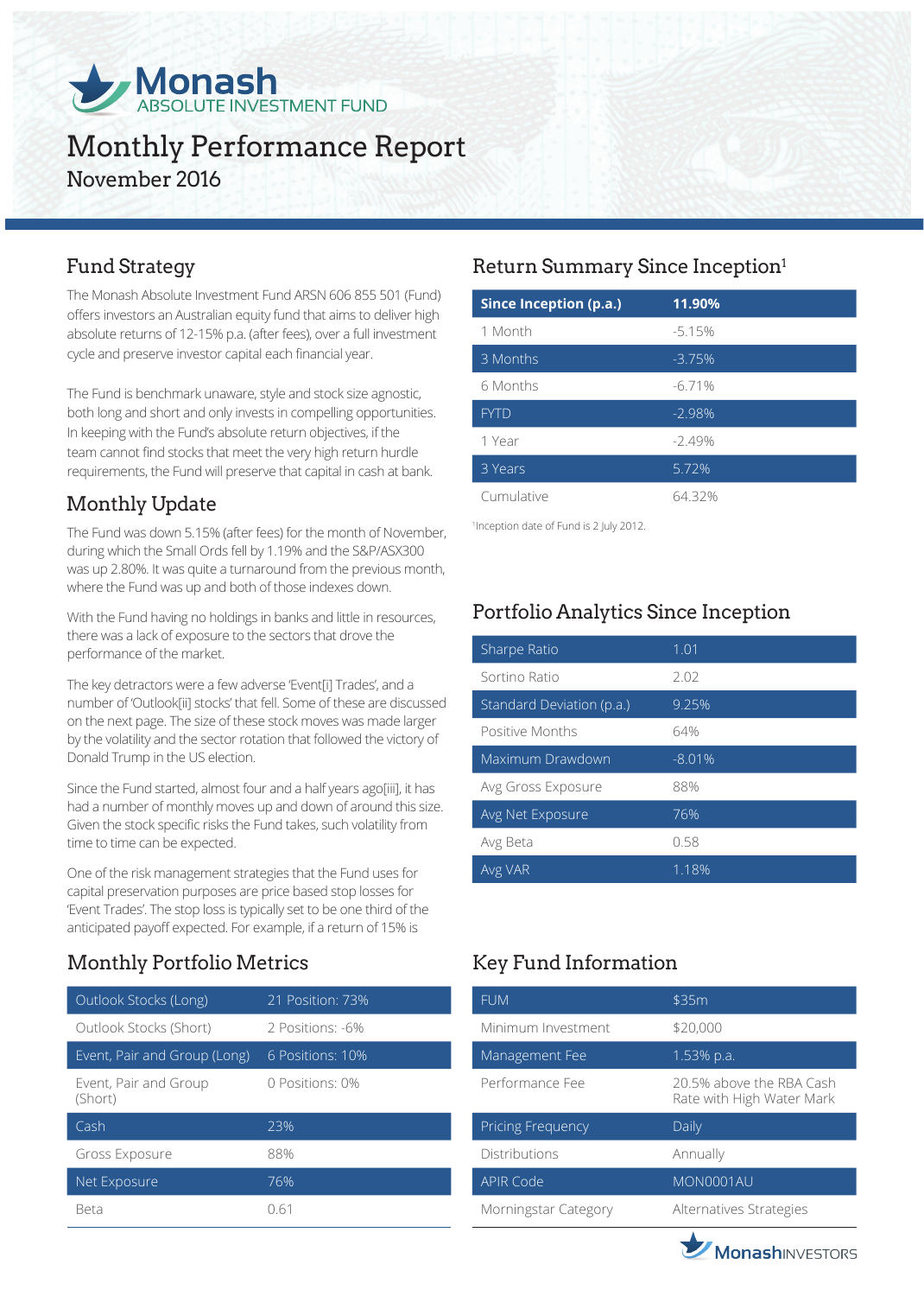

# Monthly Performance Report November 2016

expected, a stop loss will be triggered if the stock moves down by 5%.

During November, some stop losses were triggered in the Fund on the day that Donald Trump won the US election. Two examples are provided below.

#### **Aristocrat**

Aristocrat (ASX: ALL) is a successful Australian poker machine manufacturer. Its market share has been growing strongly in the US driven by top performing content and hardware.

A long position in Aristocrat was established in anticipation of a stronger than expected result and outlook statement by the company. However, a couple of weeks prior to the result, the Managing Director announced his resignation, and this happened to occur on the day of the US election result. The share price fell sharply on the open to be down about 12% for much of the day, which triggered the stop loss and the Fund sold its holdings at a loss. By the end of the day, the stock, and the market as a whole, had recovered somewhat.

When Aristocrat reported its earnings later in the month it delivered a result better than expected and the stock rallied further, however the Fund no longer had a holding.

#### **Vocus**

Vocus (ASX: VOC) is a fully integrated Telco servicing households and corporates. The Fund established a position in Vocus after it had already fallen about 40% from its recent high due to two factors.

Firstly, the stock had initially fallen due to outlook statements made by a competitor, TPG Telecom (ASX: TPM) which was being impacted by the NBN rollout. This should not have been such a problem for Vocus due to its reseller model.

The second leg down for Vocus was due to a boardroom stoush, which resulted in two of the directors leaving. With no change to the Managing Director, who is held in high regard, Monash Investors held the view that there was a degree of overreaction by the market.

A 3% position was established and the stock began to recover. The investment thesis seemed to be on track, however, bad news came at the Annual General Meeting (AGM).

Vocus stated that its Australian consumer internet and Nextgen businesses 'have not met expectations'. Overall EBITDA guidance provided for FY2017 was 4- 9% below consensus expectations and was weighted to the second half. It also excluded several items as one-offs. Brokers lowered their earnings and cash flow estimates

### Cumulative Return Since Inception



### Gross/Net Exposure Since Inception



by 20-30% for FY2017-F019 resulting quickly in a similar size fall in the share price on the day. The Fund exited the stock, due to the Company's investment thesis being violated, which is another important risk management strategy.

[i] Event means Monash Investors have identified a near term event or catalyst that it believes should drive a share price reaction.

[ii] Outlook means the current valuation of securities does not reflect the future earnings potential of the business in Monash Investors' view.

[iii] Inception date is 2 July 2012